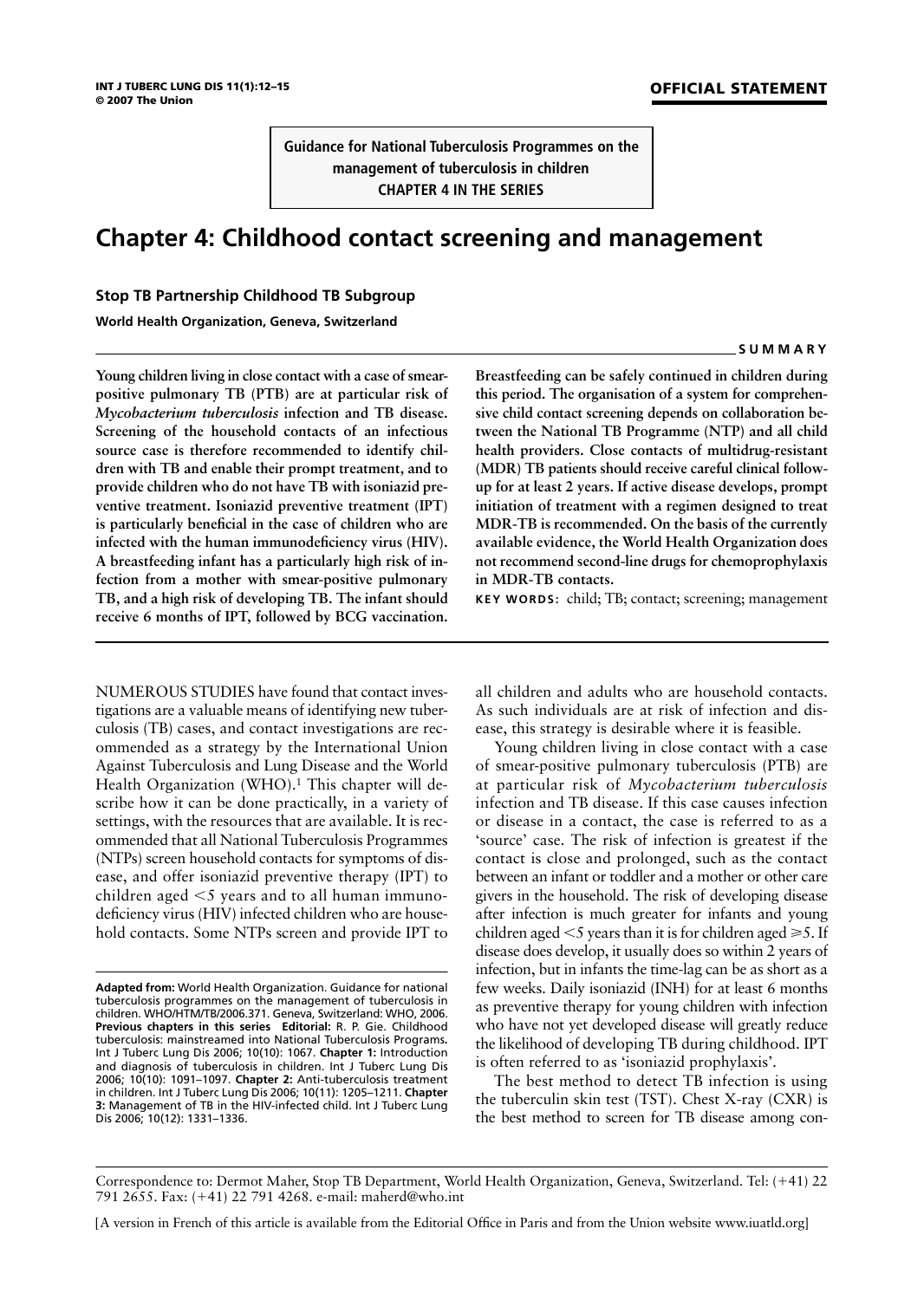| <b>Table</b> Definitions used in contact screening |  |  |
|----------------------------------------------------|--|--|
|----------------------------------------------------|--|--|

| Source case   | A case of PTB that results in<br>infection or disease among contacts          |
|---------------|-------------------------------------------------------------------------------|
|               | (i.e., a sputum smear-positive PTB case)                                      |
| Contacts for  | All children aged <5 years (whether sick or well),                            |
| screening     | and children aged $\geq 5$ years if symptomatic,                              |
|               | who are in close contact with a source case                                   |
| Close contact | Living in the same household as a source case                                 |
|               | (e.g., the child's care giver) or in frequent contact<br>with the source case |
|               |                                                                               |

 $PTB =$  pulmonary tuberculosis.

tacts. These tests should be used where available to screen exposed contacts. However, this may not be possible when tuberculin solution is unavailable, as is often the case in low-resource settings. If TST and CXR are not readily available, this should not preclude this activity. Contact screening and management can be conducted on the basis of simple clinical assessment. The Table shows the definitions used in contact screening.

The main purposes of childhood contact screening are to:

- 1 identify symptomatic children (i.e., children of any age with undiagnosed TB disease)
- 2 provide preventive therapy for susceptible individuals (i.e., asymptomatic children aged  $<$ 5 years in close contact with smear-positive PTB cases).

## **ASSESSMENT AND MANAGEMENT**

Clinical assessment alone is sufficient to decide whether the contact is well or symptomatic. Routine assessment of exposed contacts does not require routine CXR or TST (see Figure 1).

This approach applies to contacts of smear-positive PTB cases, but screening should also be available for



**Figure 1** Approach to contact management when CXR and TST are not readily available. \* If TB is suspected, refer to the guidelines on diagnosis of childhood TB; † isoniazid 5 mg/kg daily for 6 months; ‡ unless the child is HIV-infected (in which case isoniazid 5 mg/kg daily is indicated). PTB  $=$  pulmonary tuberculosis;  $H =$  isoniazid;  $CXR =$  chest X-ray; TST = tuberculin skin test;  $HIV = human immunodeficiency virus.$ 

contacts of smear-negative PTB cases. If the contact of a source case with smear-negative PTB is symptomatic, the diagnosis of TB needs to be investigated as above, whatever the contact's age. If the contact is asymptomatic, further investigation and follow-up will depend on national policy and practice.

Recommended treatment for a healthy contact aged -5 years is INH 5 mg/kg daily for 6 months. Followup should be at least every 2 months until treatment is complete. If TB is suspected at initial assessment or at subsequent follow-up, refer to chapter 1 of this series on diagnosis of childhood TB. Referral to a district or tertiary hospital may be necessary when there are uncertainties about the diagnosis. Contacts with TB disease should be registered and treated according to TB treatment guidelines.

#### **SPECIAL CIRCUMSTANCES**

#### *Child contact is known to be HIV-infected*

If the child contact is HIV-infected and otherwise well, consider IPT for all ages, including those aged  $\geq 5$  years. As with other contacts, active disease should be ruled out, and only HIV-infected children who are healthy should be offered IPT. HIV-infected children who have symptoms should be carefully evaluated for TB, and if found to have TB disease, they should be referred to the NTP for registration and initiation of treatment.

#### *Suspected HIV infection of source case and contact*

In HIV-endemic countries where HIV prevalence is high among cases with smear-positive PTB, if the source case is a parent, his/her children may be at risk for both TB and HIV infection. It is important to ask whether the HIV status of the source case and child contact is known, and consider HIV counselling and testing.

In high HIV prevalence settings, i.e., in generalised HIV epidemics or in defined subpopulations in which HIV is concentrated, TB contact investigations can be an important opportunity for both TB and HIV case finding. In countries with generalised HIV epidemics, NTPs may wish to consider joint TB-HIV contact investigations.

# *Child contacts of infectious multidrug-resistant tuberculosis cases*

The only chemoprophylaxis regimens to have been studied are based on INH and, to a lesser extent, rifampicin. Since by definition multidrug-resistant (MDR) TB is resistant to both of these drugs, it is unlikely that using them to treat latent infection caused by an MDR-TB strain will prevent the development of active TB disease. Close contacts of MDR-TB patients should receive careful clinical follow-up for at least 2 years.2 If active disease develops, prompt initiation of treatment with a regimen designed to treat MDR-TB is recommended. On the basis of the currently avail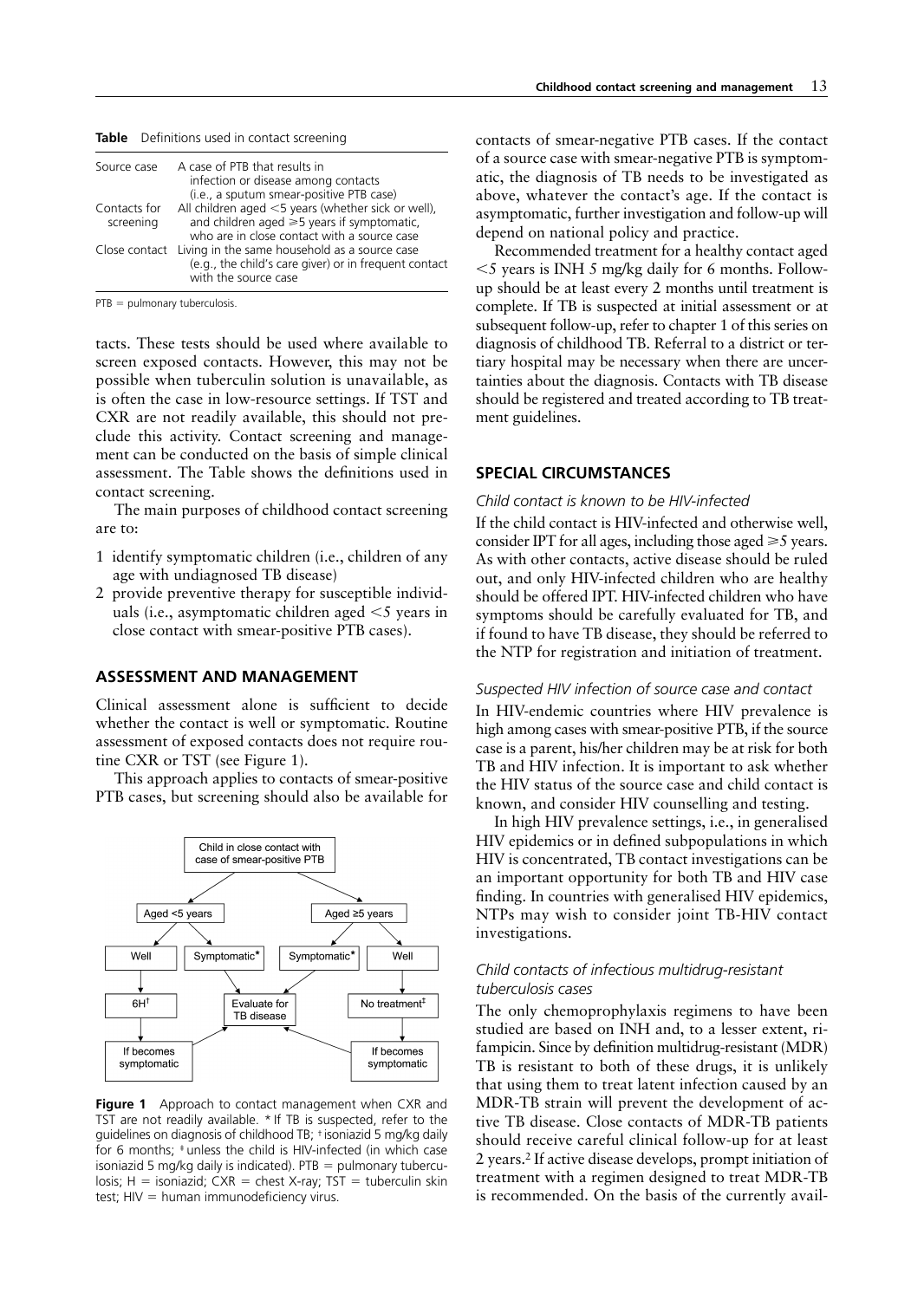able evidence, the WHO does not recommend secondline drugs for chemoprophylaxis in MDR-TB contacts.

#### *Management of a baby born to mother diagnosed with infectious PTB*

Once a pregnant woman has been on treatment for at least 2–3 weeks, she is generally no longer infectious. If a pregnant woman with TB has been on treatment for TB for several weeks before delivery, it is less likely that the baby will become infected. The risk is highest if a mother is diagnosed at the time of delivery or shortly thereafter. If a pregnant woman is found to have pulmonary TB shortly before delivery, then the baby, and if possible, the placenta, should be investigated for evidence of congenital TB infection and, if found, the baby should be treated.

A breastfeeding infant has a high risk of infection from a mother with smear-positive PTB, and has a high risk of developing TB. The infant should receive 6 months of IPT, followed by BCG immunisation.3 Breastfeeding can be continued safely during this period. An alternative policy is to give 3 months of IPT, then perform a TST. If the test is negative, INH should be stopped and BCG vaccination given. If the test is positive, INH should be continued for another 3 months, after which it should be stopped and BCG given.

## **MANAGING CHILD CONTACTS WITHIN THE NTP**

Close contact screening and management is recommended by most NTPs, but rarely happens in lowresource settings, where the majority of childhood TB occurs—although for the majority of child contacts assessment can be a straightforward procedure that simply requires clinical evaluation. In addition to lack of resources, the other major obstacle is that there is usually no provision for the management of contacts within the NTP structure, e.g., children started on IPT are not usually registered.

There is no need to create a separate structure for contact screening and management. It is possible to work within the existing NTP structure and with existing specialist support. It is useful to establish a 'contact clinic', i.e., a set time and place each week where child contacts can be assessed clinically. This clinic can be at first referral level, whether district hospital, TB management unit or health centre, depending on the local situation.

It would be best if responsibility for contact tracing and subsequent management lay with the same health care worker who registers and/or supervises the treatment of the source case. This health care worker could then also provide IPT or treatment to the children. This is likely to be more convenient for the household or family and to improve compliance by all concerned. As a way of alerting the health worker to request that all eligible children come for screening, it may be helpful to

| Name | Age in<br>vears | TB<br>symptoms<br>Y/N | TB<br>treatment<br>Y/N | <b>INH</b><br>preventive<br>therapy<br>Y/N | TB<br>registration<br>number | Treatment<br>outcome | HIV<br>status |
|------|-----------------|-----------------------|------------------------|--------------------------------------------|------------------------------|----------------------|---------------|
|      |                 |                       |                        |                                            |                              |                      |               |
|      |                 |                       |                        |                                            |                              |                      |               |
|      |                 |                       |                        |                                            |                              |                      |               |
|      |                 |                       |                        |                                            |                              |                      |               |
|      |                 |                       |                        |                                            |                              |                      |               |

**Figure 2** Sample prophylaxis register. TB = tuberculosis;  $Y =$ yes;  $N = no$ ; INH = isoniazid; HIV = human immunodeficiency virus.

add an information box to the reverse side of the current TB treatment card. Children recommended for IPT should then be registered separately and have their own IPT card. A prophylaxis register can be used to keep track of contacts (Figure 2).

#### *Establishing contact screening and management within the NTP*

In consultation with stakeholders, the NTP should decide the means of introducing and monitoring contact screening and management that will be most effective in its setting. For most programmes, it is likely that this will be a new initiative, so a step-wise approach, starting with a limited number of districts and then progressively scaling up over time, may be a sensible approach. Certain criteria for staffing levels, an established directly observed treatment (DOT) approach and satisfactory outcome measures for all TB cases should be met before the programme is ready to proceed with the addition of contact screening and management. The process will also require education of TB health care workers to explain the rationale and potential benefit of contact tracing as well as appropriate management of contacts. Categorisation by age into at least two groups (0–4 years and 5–14 years) is useful for monitoring practice and outcome and for drug ordering.

Performing monitoring and analysing outcome data are critical, both from a patient management perspective and to identify possible shortfalls in the system that could be addressed and corrected. Important information could be gathered locally, then sent to central office for analysis:

- 1 Number of children screened, categorised by age group
- 2 Number treated for TB and outcome
- 3 Number given IPT and outcome, including treatment completion
- 4 Adverse reactions to medications.

Each child (on whatever treatment) should have an individual card on which is also recorded the details of the source case. The information could be kept at the local level and provided to central office with the quarterly case-finding report. It would be useful to have a separate registration book for children on IPT. Once the process has started, there should be regular dissem